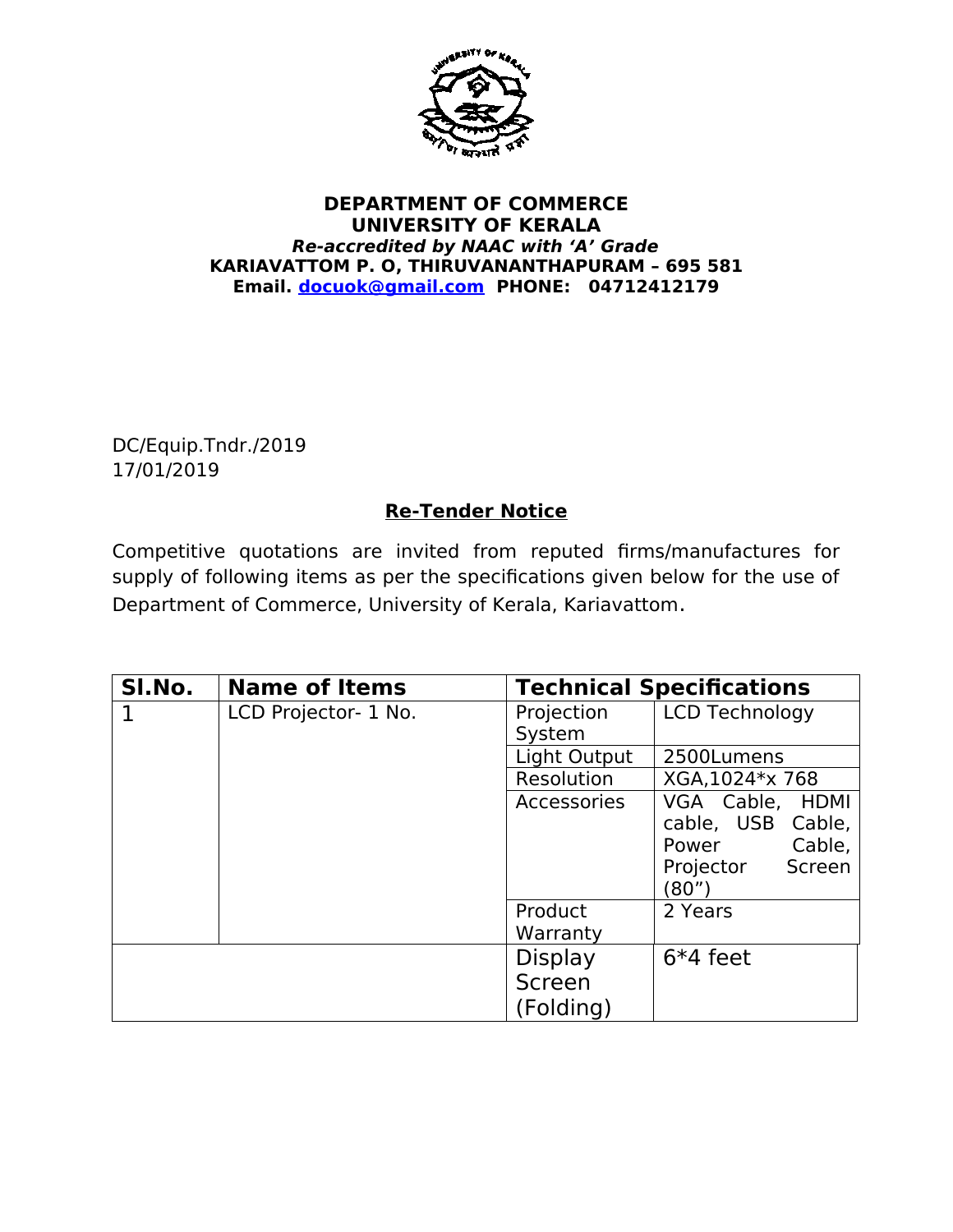| $\overline{2}$<br>Desktop Computer-1No.                                                                | Processor                | 6 <sup>th</sup><br>Intel<br>Core<br>i3<br>Generation or Higher             |  |  |  |
|--------------------------------------------------------------------------------------------------------|--------------------------|----------------------------------------------------------------------------|--|--|--|
|                                                                                                        | Memory                   | 4 GB DDR4 or Higher                                                        |  |  |  |
|                                                                                                        | <b>Hard Disk</b>         | 1B SATA@72000rpm                                                           |  |  |  |
|                                                                                                        | <b>Optical Drive</b>     | <b>CD/DVD RW</b>                                                           |  |  |  |
|                                                                                                        | Monitor                  | 18.5" LED backlite or<br>Higher                                            |  |  |  |
|                                                                                                        | Graphics<br>and<br>Audio | Integrated                                                                 |  |  |  |
|                                                                                                        | Ports                    | minimum<br><b>USB</b><br>Ports<br>2numbers, USB 3.0,<br>VGA or HDMI, RJ 45 |  |  |  |
|                                                                                                        | Ethernet                 | <b>Gigabit Ethernet</b>                                                    |  |  |  |
|                                                                                                        | <b>Input Devices</b>     | <b>USB</b><br>Keyboard,<br>Optical mouse                                   |  |  |  |
|                                                                                                        | Operating<br>System      | $\overline{\ast}$                                                          |  |  |  |
|                                                                                                        | Warranty                 | 3 Years                                                                    |  |  |  |
| *Select Genuine Windows (with recovery media and serial key) or Linux                                  |                          |                                                                            |  |  |  |
| (Ubuntu) Operating System as per the requirement of the Professor and<br>Head, Department of Commerce. |                          |                                                                            |  |  |  |

| $UPS - 1$ No. | Capacity                | 600VA/300W            |
|---------------|-------------------------|-----------------------|
|               | <b>Battery Details</b>  | $12V$ , $7Ah - 1No$ . |
|               | <b>Battery Warranty</b> | 24 months             |
|               | <b>Product Warranty</b> | 24 months             |

## **Documents to be submitted**

- 1 Technical Data Sheet of the items
- **2** Details of warranty
- **3** Details of the Firm
- **4** Financial Bid

**5** Any other relevant information\_